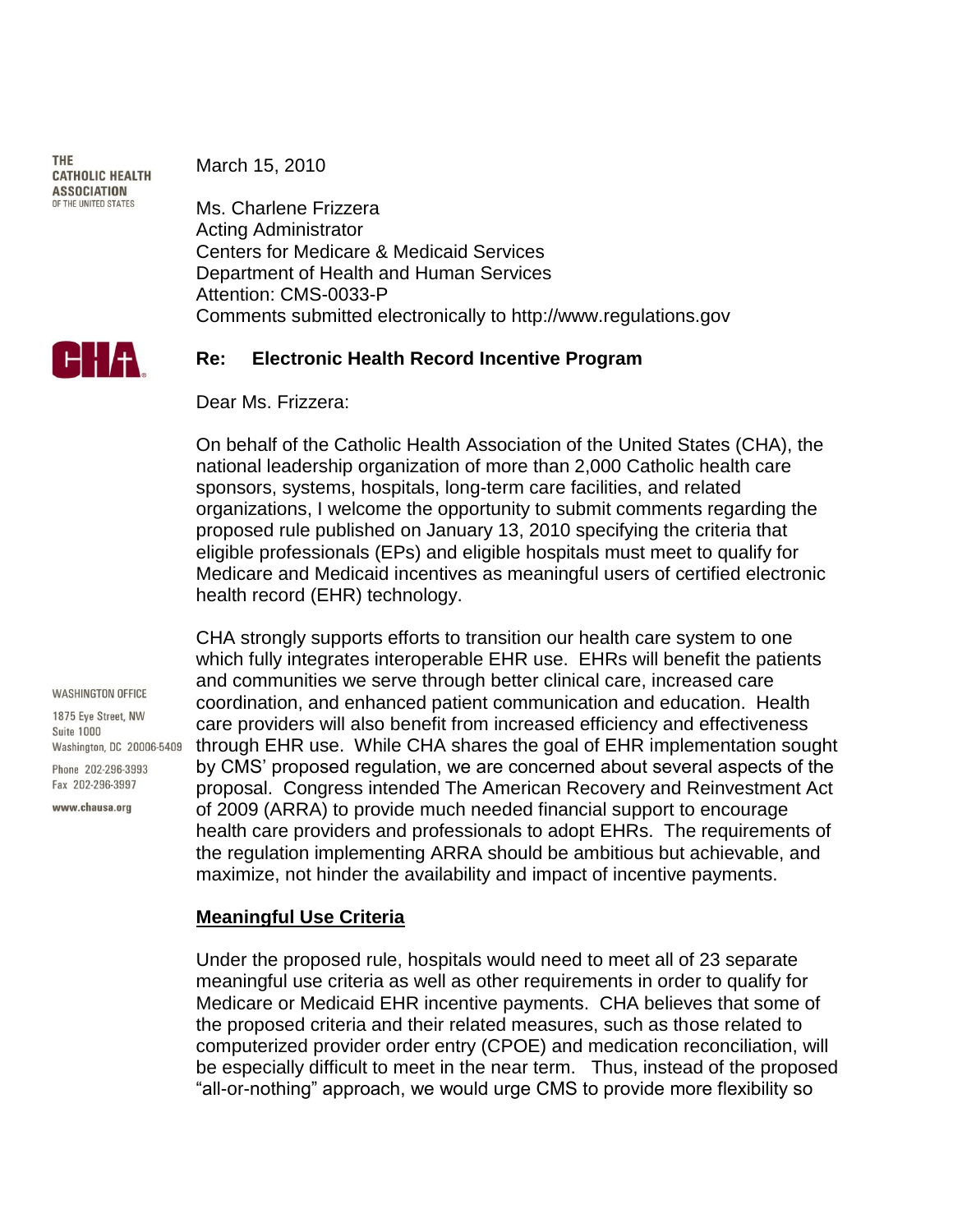that hospitals could qualify for EHR incentive payments even if they initially met only a certain minimum proportion or percentage of applicable meaningful use criteria. In this regard, we believe that it would also be reasonable to provide lower qualifying thresholds for smaller hospitals, such as those with fewer than 100 beds. Moreover, when a CPOE-related criterion is incorporated, preferably in a later stage of the process, we would urge CMS to include in both the numerator and the denominator orders for patients for whom the place of service code is 23, Emergency Room, Hospital. This would recognize that CPOE, which requires complicated behavior changes by clinical staff, often now logically begins in the hospital emergency department and that hospitals should get credit for taking this first step. Whatever is done should definitely avoid rushing the CPOE-adoption process since we believe this would raise significant patient safety issues.

CHA also recommends that the timeline for full meaningful use be extended to 2017. We believe this additional time is needed for hospitals, physicians, EHR vendors and others to do the necessary work. Among other things, this extended timeline would minimize the potentially disruptive effect that EHR adoption, implementation and use could have on work flow and patient care, and would recognize that EHR certification will be a time-consuming process for EHR developers. We believe that rushing all the necessary steps would be ill-advised.

We are also concerned that some of the proposed criteria relate to administrative functionalities, such as electronic insurance eligibility checking and electronic claims submission, which many hospitals now accomplish outside of an EHR. Thus, we believe it is inappropriate for the proposed rule to imply that these functionalities require use of an EHR. Further, if these are strictly interpreted as meaningful use criteria, it would presumably imply that hospitals would now need to seek certification of their administrative systems or be denied access to EHR incentive payments. CHA would consider this a step backwards. Thus, we urge CMS to drop these functionalities from the list of EHR meaningful use criteria or otherwise allow hospitals to continue to meet such criteria through existing, administrative systems rather than solely through some certified EHR technology.

In addition, while CHA supports the goal of using EHR for quality measure reporting, we object to the proposed attestation approach for submitting quality information in the near term. Until CMS is fully prepared to receive such information from EHRs, hospitals should simply continue to submit quality data via the established Reporting of Hospital Quality Data for Annual Hospital Payment Update (RHQDAPU) mechanisms. In this regard, we suspect that it will take CMS several years to reach the point where it can efficiently receive quality data from EHRs and thus we suggest that data submission via EHRs be deferred until FY 2013 for hospitals without compromising their ability to qualify for EHR incentive payments prior to that time.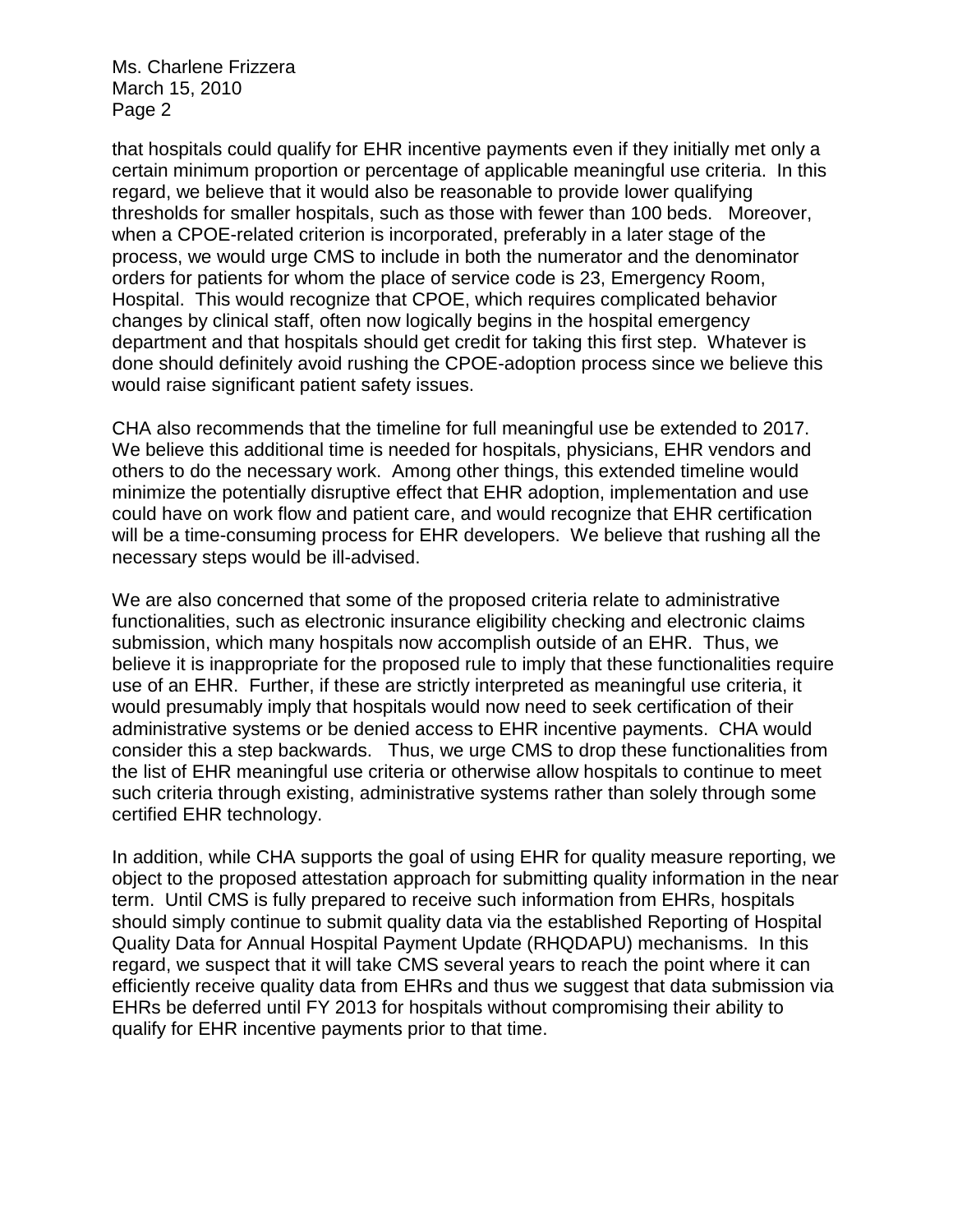Finally, CHA is concerned that many of the proposed measures for meaningful use criteria would be difficult for hospitals to document and even require chart review or other manual processes, which would be rather ironic since the goal is to provide incentives for meaningfully using electronic health records. We urge CMS to reexamine the various measures with this in mind and to work with the Office of the National Coordinator (ONC) for Health Information Technology to be certain that certified EHR technology will be capable of generating the data and performing the calculations necessary for documenting meaningful EHR use. Furthermore, measure reporting under the EHR incentive program should be coordinated with the measures in the Medicare pay-for-reporting program. We recognize that this may require changes to a number of the proposed meaningful use measures.

# **Eligible Hospitals**

CMS proposes to identify hospitals eligible for EHR incentive payments solely based on the CMS certification number (CCN) and to make Medicare and Medicaid EHR incentive payments on a per-CCN basis. However, this approach would mean that multiple hospitals currently identified by a single CCN would be significantly disadvantaged. In particular, if they qualify for incentive payments, the amounts they receive would be lower than those received by similarly situated hospitals having separate CCNs. This does not strike us as fair or reasonable. Thus, we urge CMS to identify alternative means for distinguishing between obviously separate hospitals (even if they have the same CCN) so that each facility may qualify for EHR incentive payments on its own merits and receive what any similarly situated hospital would receive by way of incentive payments.

# **Hospital-Based Eligible Professionals**

ARRA stipulates that hospital-based eligible professionals are not eligible for Medicare payment incentives or penalties. CHA believes however that CMS has proposed an overly broad definition that would exclude from eligibly for incentive payments professionals providing care in an office or clinic located in a hospital-owned facility. The proposed definition appears to erroneously assume that such physicians would be using the inpatient EHR purchased by a hospital and/or using an ambulatory EHR at no cost to the health professionals in question. Denying access to EHR financial incentives to these physicians would be inconsistent with the goal of expanded EHR use and enhanced electronic communication between various participants in the health care delivery system. Thus, CHA urges CMS to re-examine this issue and to take advantage of whatever discretion it has to adopt a final definition of hospital-based professional that would minimize negative consequences.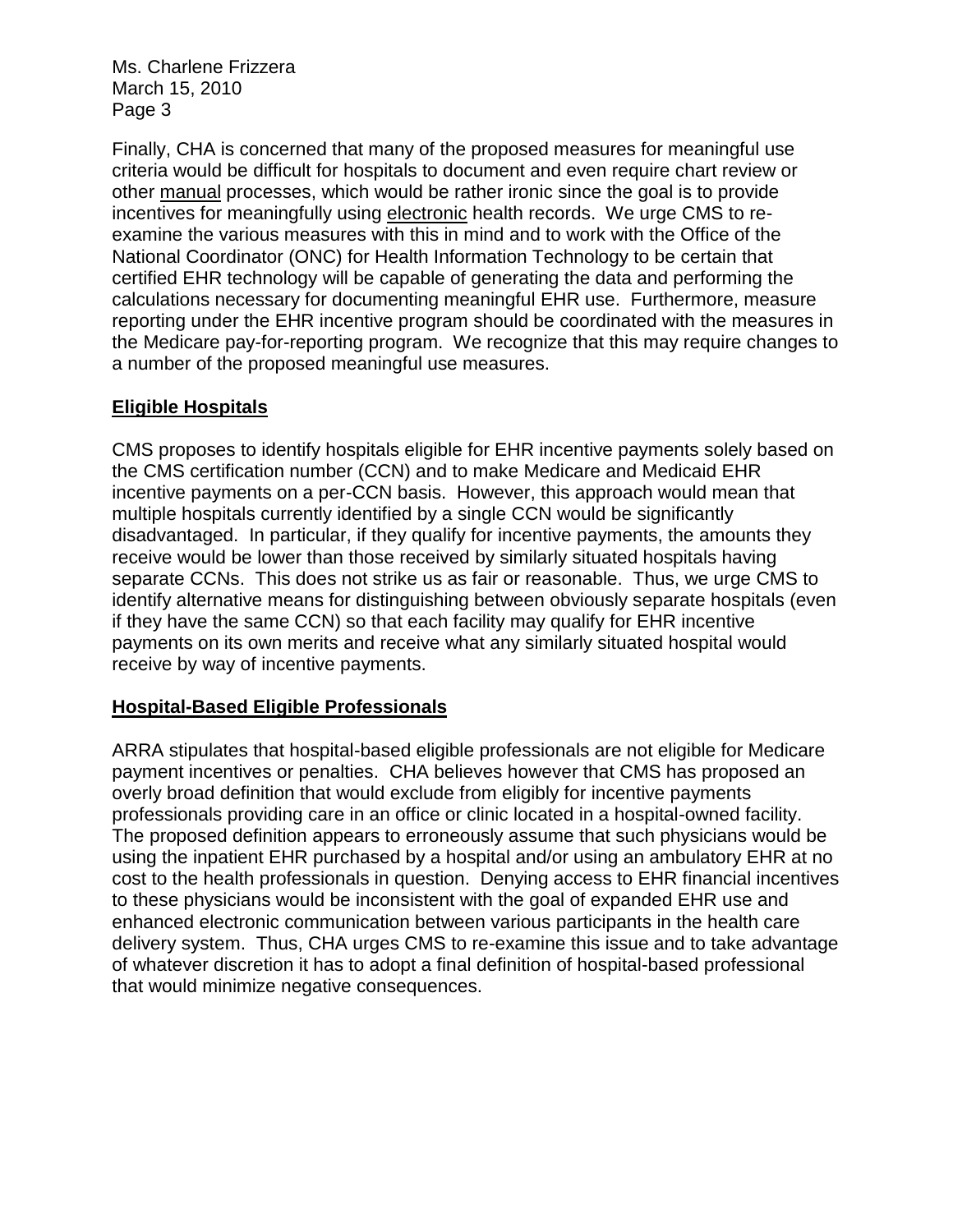## **Medicaid Incentive Program**

CHA notes that the proposed rule would permit States to seek CMS approval to add additional meaningful use objectives. However, CMS makes clear that the Secretary "would not accept any State proposed alternative that does not further promote the use of EHRs and healthcare quality or that would require additional functionality beyond that of certified EHR technology." CMS also explicitly states that "if a State has CMSapproved additional meaningful use requirements, hospitals deemed as meaningful users by Medicare would not have to meet the State-specific additional meaningful use requirements in order to qualify for the Medicaid incentive payment." All of this means that any additional State meaningful use requirements that the Secretary approved would apply to EPs electing to receive Medicaid EHR incentive payments or eligible hospitals that qualify only for Medicaid EHR incentive payments.

CHA finds it somewhat reassuring that the Secretary apparently plans to take a very conservative approach when considering State requests for additional meaningful use criteria. We also wholeheartedly endorse CMS' proposed "deeming" of hospitals qualifying for Medicare EHR incentive payments as also qualifying for Medicaid EHR incentives. However, given the obvious challenges that EPs and hospitals will face in demonstrating meaningful EHR use and meeting other relevant requirements, we believe it would be best if CMS announced in the final rule that State requests for additional meaningful use criteria would not be considered for the foreseeable future, say for at least the first five years of the EHR incentive program. In addition, we ask that CMS verify that the regulatory text explicitly incorporates the promised "deeming" policy.

Finally, in terms of eligibility for Medicaid EHR incentive payments, we believe that CMS should include critical access hospitals since such hospitals are, by definition, general, acute-care hospitals with an average length of patient stay of 25 days or fewer.

## **Regulatory Impact Analysis**

CMS estimates that under the proposed rule, Medicare and Medicaid EHR incentive payments would total between \$14 and \$27 billion over 10 years, an amount far lower than the one originally estimated by the Congressional Budget Office at the time the American Recovery and Reinvestment Act (ARRA) was enacted. CHA is troubled by the CMS estimate and we believe that it provides additional evidence that the proposed criteria and measures for demonstrating meaningful EHR use and other proposed eligibility requirements are simply too tough and risk denying hospital and health professional access to funds that would assist them in enhancing their use of EHR technology. We do not believe that the Congress contemplated such a risk when it went to the trouble of